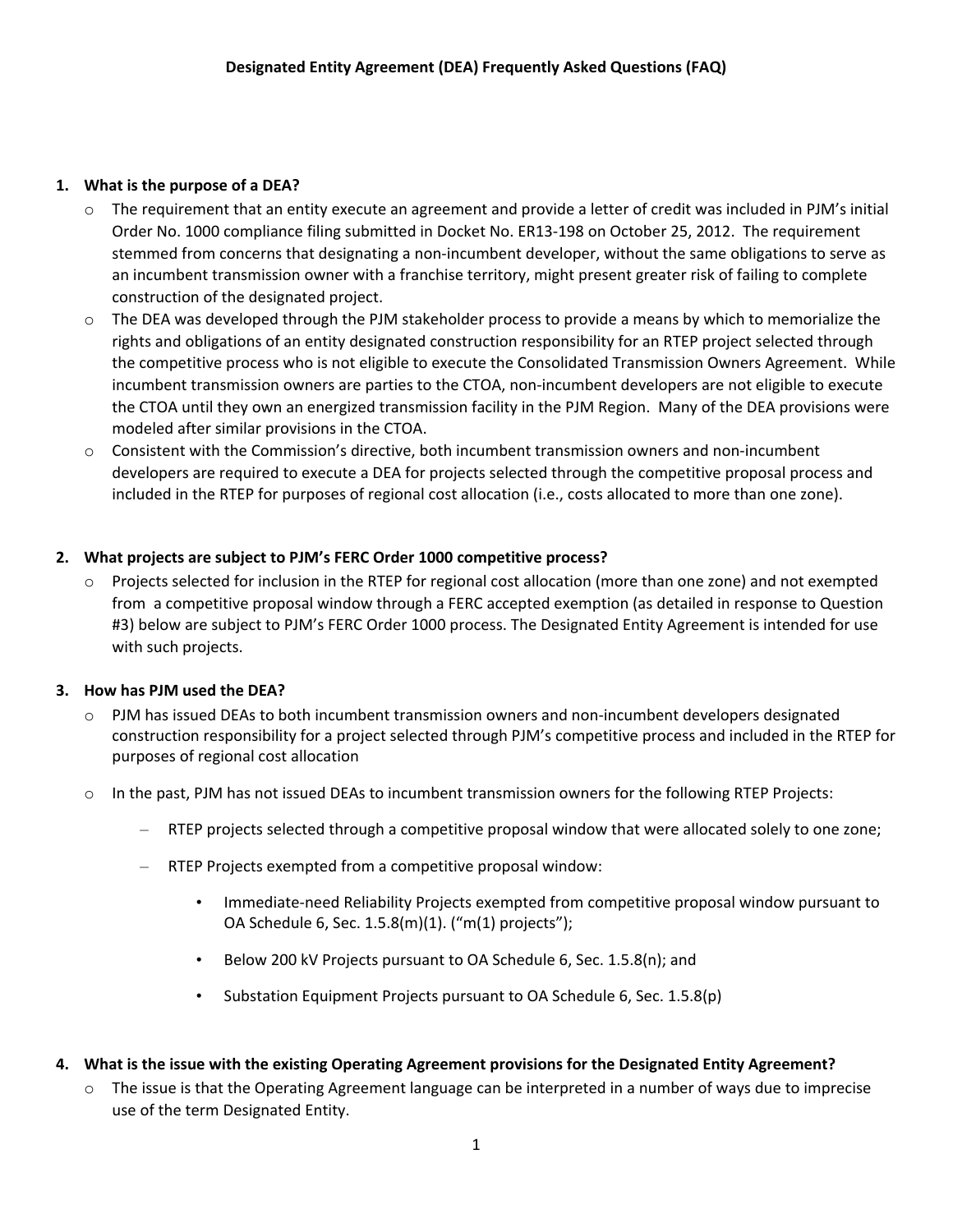- $\circ$  First, the definition of Designated Entity, which is too broad, was intended to apply only to projects proposed by either an incumbent transmission owner or non-incumbent developer and selected through the competitive proposal window process set forth in Schedule 6, section 1.5.8(c) and included in the regional transmission expansion plan (RTEP) for purposes of cost allocation. PJM's reference to Immediate-need Reliability Projects in this definition failed to differentiate between Immediate-need Reliability Projects selected through the competitive proposal window process and those projects exempted from the competitive proposal process.
- o Second, the term Designated Entity is used imprecisely in certain limited provisions of Schedule 6, section 1.5.8. For example, the term Designated Entity is included in sections 1.5.8(g) and (h), which require PJM to designate the incumbent transmission owner if no project proposal submitted through a competitive proposal window resolves a posted violation or system condition and there is not enough time to convene another window.
- o Third, the term Designated Entity should not be used in section 1.5.8(*l*), as some of those projects referenced in that provision are not necessarily regionally allocated and, therefore, would not necessarily be issued a DEA.

### **5. Is PJM in compliance with the Operating Agreement DEA provisions today?**

- o Since issuance of the February 8 Order, PJM has been in communication with FERC Enforcement and FERC policy staff.
- o In addition to projects selected through a proposal window and regionally allocated, PJM has begun the process set forth in OA Schedule 6, section 1.5.8(j) to issue DEAs to transmission owners designated projects selected through the proposal window that were not regionally allocated.
- $\circ$  PJM is proposing a Quick Fix approach because the current language is not sustainable.

### **6. How many DEAs has PJM issued?**

 $\circ$  As of today, PJM issued and executed DEAs for 5 RTEP projects, which are publicly posted on PJM's competitive planning page.

| <b>RTEP</b><br><b>Upgrade</b><br>ID(s) | <b>Description</b>                                        | <b>Competitive</b><br><b>Window</b>                      | <b>Designated</b><br><b>Entity</b> | <b>Posting Location</b>                                                                                                                                                                                              |
|----------------------------------------|-----------------------------------------------------------|----------------------------------------------------------|------------------------------------|----------------------------------------------------------------------------------------------------------------------------------------------------------------------------------------------------------------------|
| b2633                                  | <b>Artificial Island Solution</b>                         | <b>Artificial Island</b><br>Proposal<br>Window<br>(2014) | Silver Run<br><b>Electric</b>      | https://www.pjm.com/-/media/planning/rtep-dev/expan-<br>plan-process/ferc-order-1000/rtep-proposal-<br>windows/b2633-artificial-island-dea.ashx                                                                      |
| b2609                                  | Thorofare Creek - Goff<br>Run - Powell Mountain<br>138 kV | 2014 RTEP<br>Proposal<br>Window 2                        | Transource<br>Energy               | https://www.pjm.com/-/media/planning/rtep-dev/expan-<br>plan-process/b2609-thorofare-dea.ashx                                                                                                                        |
| b2743&<br>b2752                        | AP-South Congestion<br>Improvement                        | 2014/15 Long-<br><b>Term Window</b>                      | Transource<br>Energy               | https://www.pjm.com/-/media/planning/rtep-dev/expan-<br>plan-process/ferc-order-1000/rtep-proposal-<br>windows/2014-2015-b2743-and-b2752-ap-south-<br>congestion-improvement-project-dea.ashx                        |
| b3145                                  | Hunterstown - Lincoln<br>115 kV (962) Line<br>Rebuild     | 2018/19 Long-<br><b>Term Window</b><br>1                 | <b>MAIT</b>                        | https://www.pjm.com/-/media/planning/rtep-dev/expan-<br>plan-process/ferc-order-1000/rtep-proposal-<br>windows/pjm-rtep-project-b3145-rebuild-hunterstown-<br>lincoln-115kv-line.ashx                                |
| b3247                                  | Doubs-Goose Creek 500<br>kV (514) Line Rebuild            | <b>2020 RTEP</b><br>Proposal<br>Window <sub>2</sub>      | <b>VEPCO</b>                       | https://www.pjm.com/-/media/planning/rtep-dev/expan-<br>plan-process/ferc-order-1000/rtep-proposal-<br>windows/pjm-rtep-project-b3247-rebuild-goose-creek-<br>doubs-500-kV-line-514-designated-entity-agreement.ashx |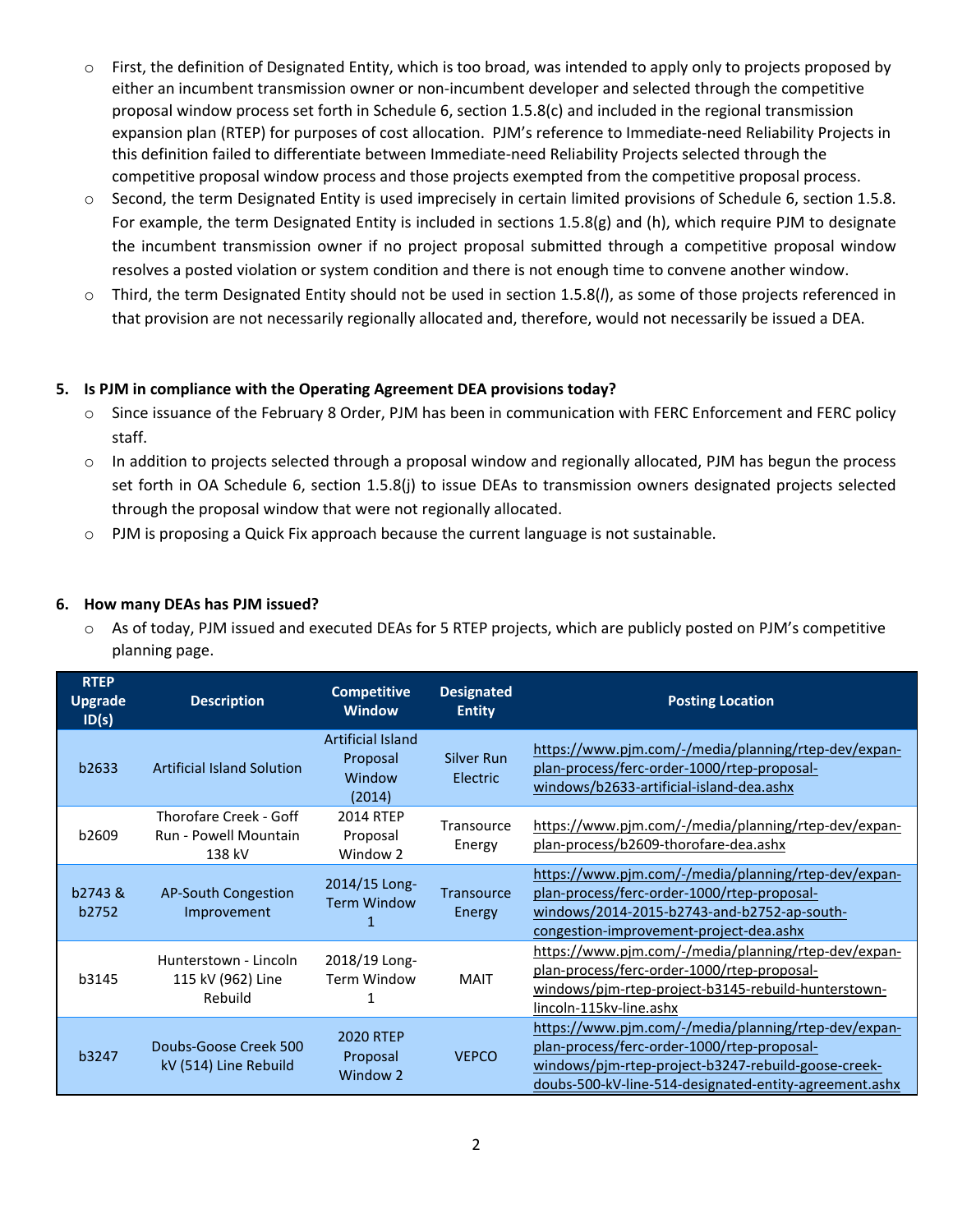- o As part of the February 16, 2022 PJM Board RTEP approval, PJM has issued an additional 4 DEAs for execution for projects that were selected as part of a competitive proposal window and regionally allocated. The total estimate cost of those four RTEP projects is \$84.4 million, resulting in letters of credit totaling \$2.5 million.
- o Following issuance of the February 8 Order and communication with FERC Enforcement, PJM initiated notice relevant to the DEA process for an additional 10 RTEP projects selected through the competitive proposal window that were not regionally allocated. Costs for the 10 RTEP projects were allocated solely to single zones in which the projects will be located. The estimated costs of the 10 RTEP projects total approximately \$221.4 million, resulting in letters of credit requirements totaling \$6.4 million.

### • **Has PJM ever extended milestones or modified scope of work for Projects issued a DEA?**

- o PJM has extended milestones for two projects (Artificial Island and AP South).
- o PJM has modified scope of work for two projects (Artificial Island and Thorofare Creek Goff Run).
- $\circ$  Neither schedule nor scope of work revisions triggered the breach provisions under the DEA.

### **7. Why doesn't PJM just follow the OA as written and issue DEAs to all RTEP Projects?**

 $\circ$  None of the interpretations (i.e., issuing DEAs for RTEP projects (i) selected through the competitive proposal process that were regionally allocated or allocated solely to one zone or (ii) exempted from the competitive proposal process) of the OA language (based on the original intent) are sufficiently clear, which is why PJM seeks to clarify the OA language as soon as possible.

### **8. Why is security (LOCs) required for projects with DEAs?**

- $\circ$  For projects that are issued a DEA, the designated entity must furnish security equal to 3% of the estimated cost of the project.
- $\circ$  The DEA was developed through the RPPTF stakeholder process at which time stakeholders agreed upon the 3% security requirement.
- $\circ$  The security can be provided in the form of cash or a letter of credit. The actual cost to ratepayers for the security will depend on a number of factors, including how long the designated entity must hold security, i.e., the amount of time required to construct the project. The actual cost of an LOC may also vary by entity and the nature of the project.

### **9. What are the costs of maintaining LOC's by the Designated Entity?**

o The chart below illustrates total project costs, total LOC requirement, and associated LOC Cost that would be billed to load. The LOC cost is based upon a London Interbank Offered Rate (LIBOR) of 150 basepoints (bps) or an annual rate of 2.2%. In general, LOC are secured for a range of 3 to 8 years, the range in which baseline upgrades are placed into service. The LOC is required from the date the DEA is returned to PJM until several months after the project is placed into service.

| <b>Type</b>                                                   | <b>Total Project Cost</b><br>(SM) | <b>LOC Requirement</b><br>(SM) | <b>Range of Estimated LOC</b><br><b>Maintenance Costs</b><br>(SM) |
|---------------------------------------------------------------|-----------------------------------|--------------------------------|-------------------------------------------------------------------|
| <b>Competitive Window</b><br><b>Regionally Cost Allocated</b> | 165                               | 4.95                           | $0.33 - 0.87$                                                     |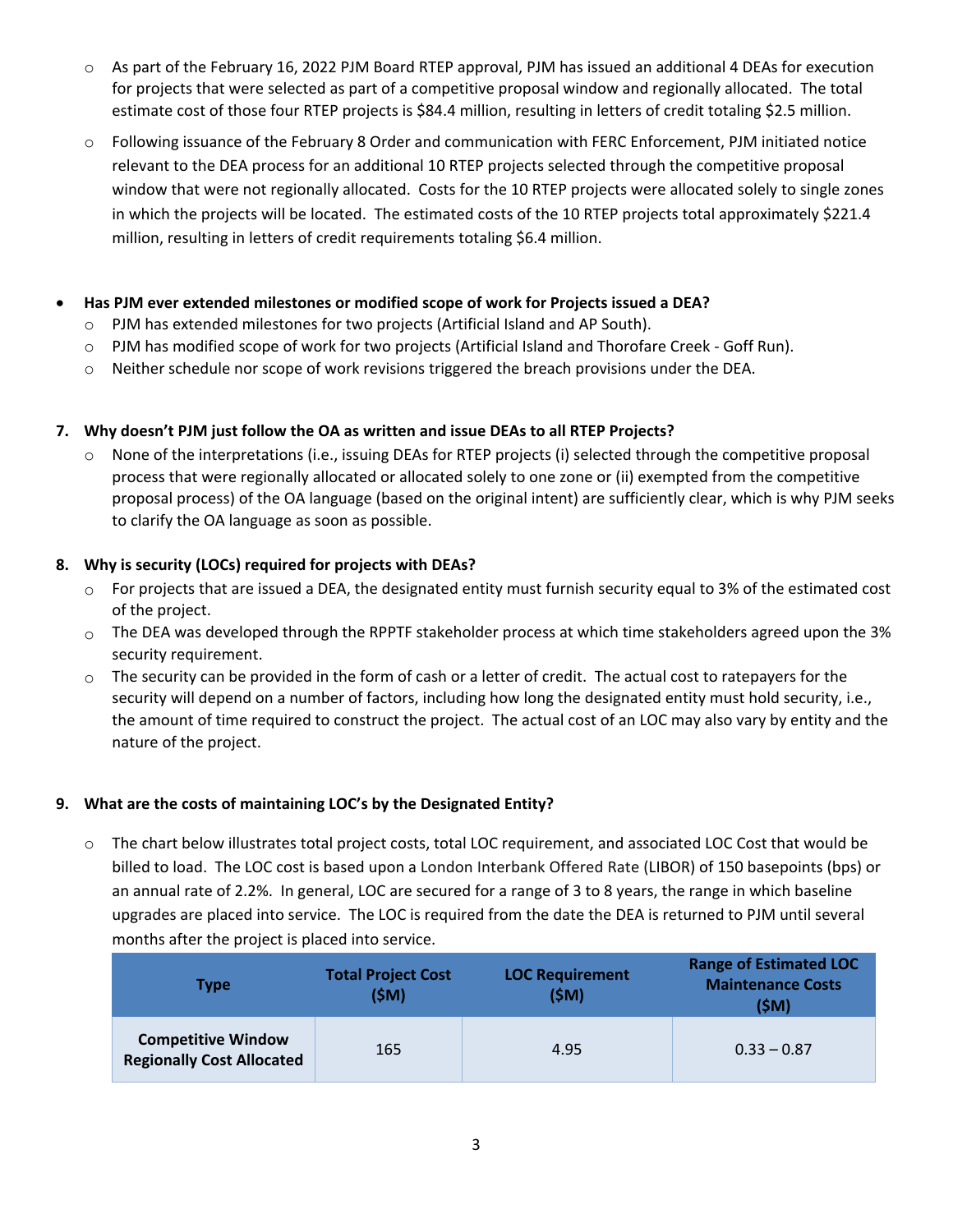| <b>Competitive Window not</b><br><b>Regionally Cost Allocated</b> | 2,162  | 64.86  | $4.28 - 11.42$   |
|-------------------------------------------------------------------|--------|--------|------------------|
| <b>Total RTEP</b>                                                 | 32,385 | 971.55 | $64.12 - 170.99$ |

### **10. What is the purpose of the LOC?**

- o The purpose of an LOC is to protect ratepayers from *incremental* costs should the designated entity *be found in default of its designated* project and PJM must reassign the project to an incumbent transmission owner. Consistent with the terms of the DEA, a designated entity would not be in default of the DEA due to matters outside its control, such as a delay in obtaining siting approval. In addition, the DEA permits a designated entity to request an extension of time regarding any milestone date included in the Development Schedule.
- $\circ$  If PJM were to seek to draw upon the LOC (or retain the cash security) in the event of default, a filing to FERC would be required to request such funds. The funds would then be distributed as determined by FERC.
- $\circ$  In the event of a project must be re-designated, the LOC covers incremental costs of re-designation, not the cost of the project. Load in the zones allocated cost responsibility remain the responsible entities for the cost of the project.

#### **11. What are the administrative steps taken by PJM to issue a DEA?**

- o The following administrative steps are taken by PJM Planning Engineers, Finance, and Legal:
	- PJM issues a DEA notice of construction responsibility to the Designated Entity (DE)
	- Upon receipt of acceptance of construction responsibility and designated entity's development schedule, PJM drafts and tenders an executable DEA to the Designated Entity
	- The DE executes the DEA and returns it to PJM with the LOC (3% of the estimated project costs) to PJM
	- PJM files non-conforming DEAs with FERC and reports conforming DEAs in the FERC Electric Quarterly Report (EQR)
	- PJM posts DEAs on the PJM website
	- PJM monitors the project construction consistent with the DEA and with Manual 14C
	- Upon confirmation of project completion, PJM terminates the DEA and returns the LOC.
	- PJM updates the FERC EQR to reflect termination of conforming DEA or files a notice of cancellation of a non-conforming DEA.
	- PJM returns the LOC to the DE.

#### **12. Are DEAs and their costs/requirements a factor in selecting a project through the Competitive Planning Process?**

- $\circ$  In evaluating project proposals submitted by proposing entities, the DEA is not a decisional factor in selecting the project.
- o When considering the project cost and cost commitments submitted by proposing entities, PJM does not include the cost of a letter of credit. The cost evaluation is based on the project cost estimate and any cost commitment, if submitted.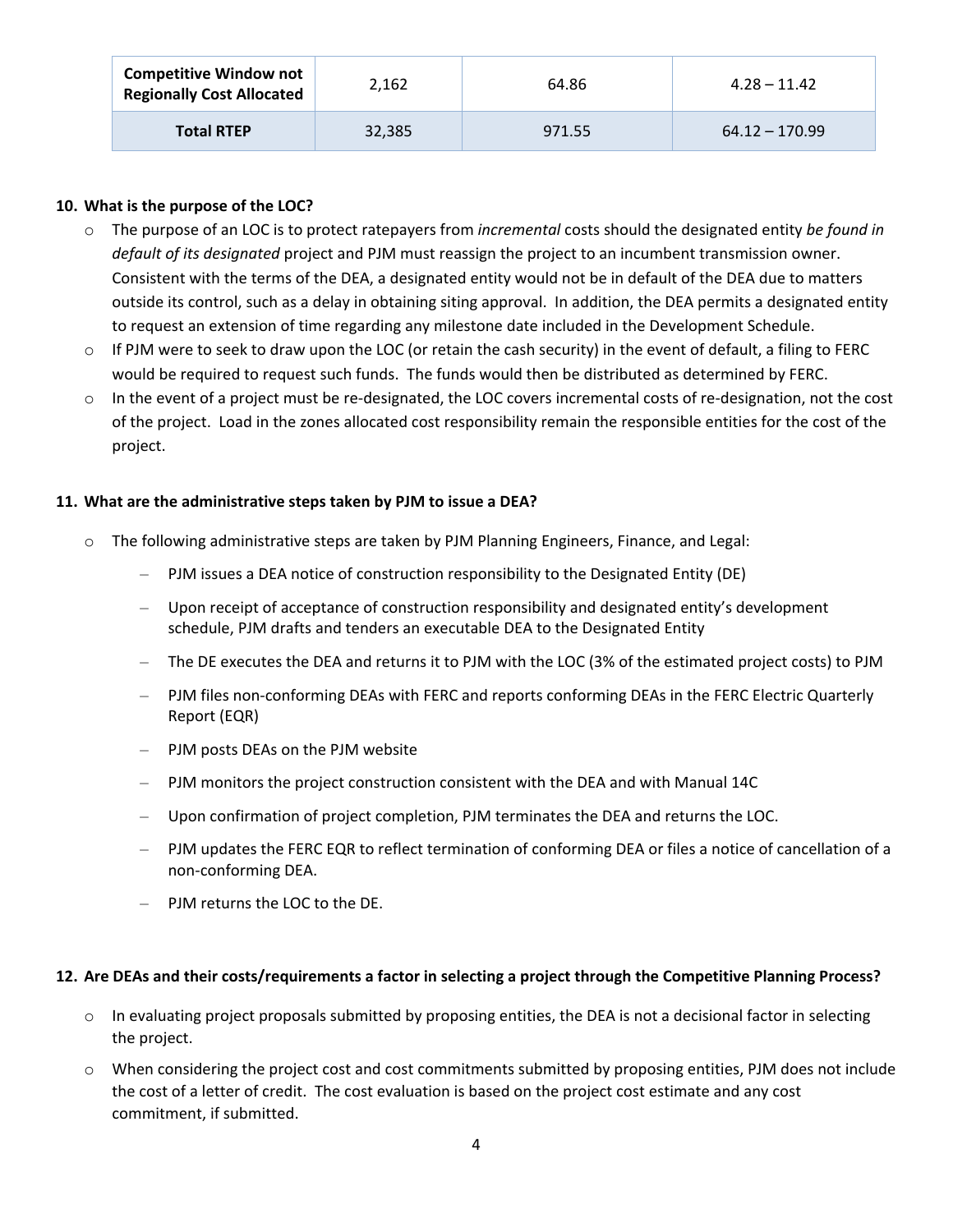- o When evaluating a project, the determination of whether or not a DEA is required occurs only after the project is selected and the cost allocation is determined and presented to the PJM Board for review and approval.
- o All RTEP projects are subject to the same project oversight during the construction phase, which is detailed in Manual 14C, regardless of whether the project is subject to a DEA or not.

#### **13. What are the obligations of incumbent and non-incumbents for participation in the competitive planning process?**

- $\circ$  Incumbents with a service territory are obligated to provide safe and reliable service under their state statutes. For this reason, incumbents are also required to submit proposed solutions for any system need in their service territory identified and posted by PJM.
- o Non-incumbent developers are not obligated to provide solutions, even if they are signatories to the CTOA. However, if a non-incumbent has a zone or owns transmission facilities in the PJM Region, it is obligated to provide solutions to violations identified in its zone or on its transmission facility(ies).
- o Under the CTOA, the incumbent has an obligation to accept designation of reliability projects in its service territory, while a designated entity does not have the same obligation.

### **14. What role does the IMM play in the DEA process?**

o The IMM does not have a role under the OA specific to DEAs. *See* OA, Schedule 6, section 1.5.8 and Manual 14F. The IMM's role is specific to the review of a project proposal's costs. See Manual 14F, section 8.4.4 (providing that the IMM has access to all data submitted to PJM through the competitive proposal window process and may, at its discretion, perform an independent financial analysis of projects submitted to PJM through PJM's competitive proposal window process).

# **15. What if a Designated Entity cannot meet its obligation to complete the designated project pursuant to the DEA? What happens? Would customers or PJM Members - or PJM - be held (financially) responsible to remedy the situation?**

- $\circ$  The DEA details the breach provisions applicable to either the transmission owner or non-incumbent developer who executed the DEA. If the designated entity is unable to meet its obligations (within its control) set forth in the DEA, Schedule 6, section 1.5.8(k) of the OA allows PJM to re-evaluate the need for the project and determine whether at that point in time the RTEP project continues to be the more efficient or cost effective solution.
- $\circ$  If circumstances justified drawing on an LOC, the DEA at section 3.1 provides that before PJM may distribute such funds, a FERC filing would be required and the distribution would be determined by the Commission.
- $\circ$  Alternatively, in the event that a transmission owner is designated and obligated to construct a project pursuant to the Consolidated Transmission Owners Agreement (CTOA) and it is determined that the incumbent transmission owner has not met its obligations under the CTOA, PJM could seek recourse through the CTOA or a FERC filing, as appropriate.
- $\circ$  All entities that are designated to construct a PJM project and seek recovery for those projects through the PJM Tariff must file their rates with FERC for approval. Any party with an interest can seek to intervene in a rate proceeding.

### **16. What is the difference between DEA provisions and CTOA provisions?**

 $\circ$  In Docket No. ER18-1647, the Commission identified that the following DEA provisions were more stringent than the CTOA: (i) security to cover the incremental cost of construction resulting from reassignment of an RTEP